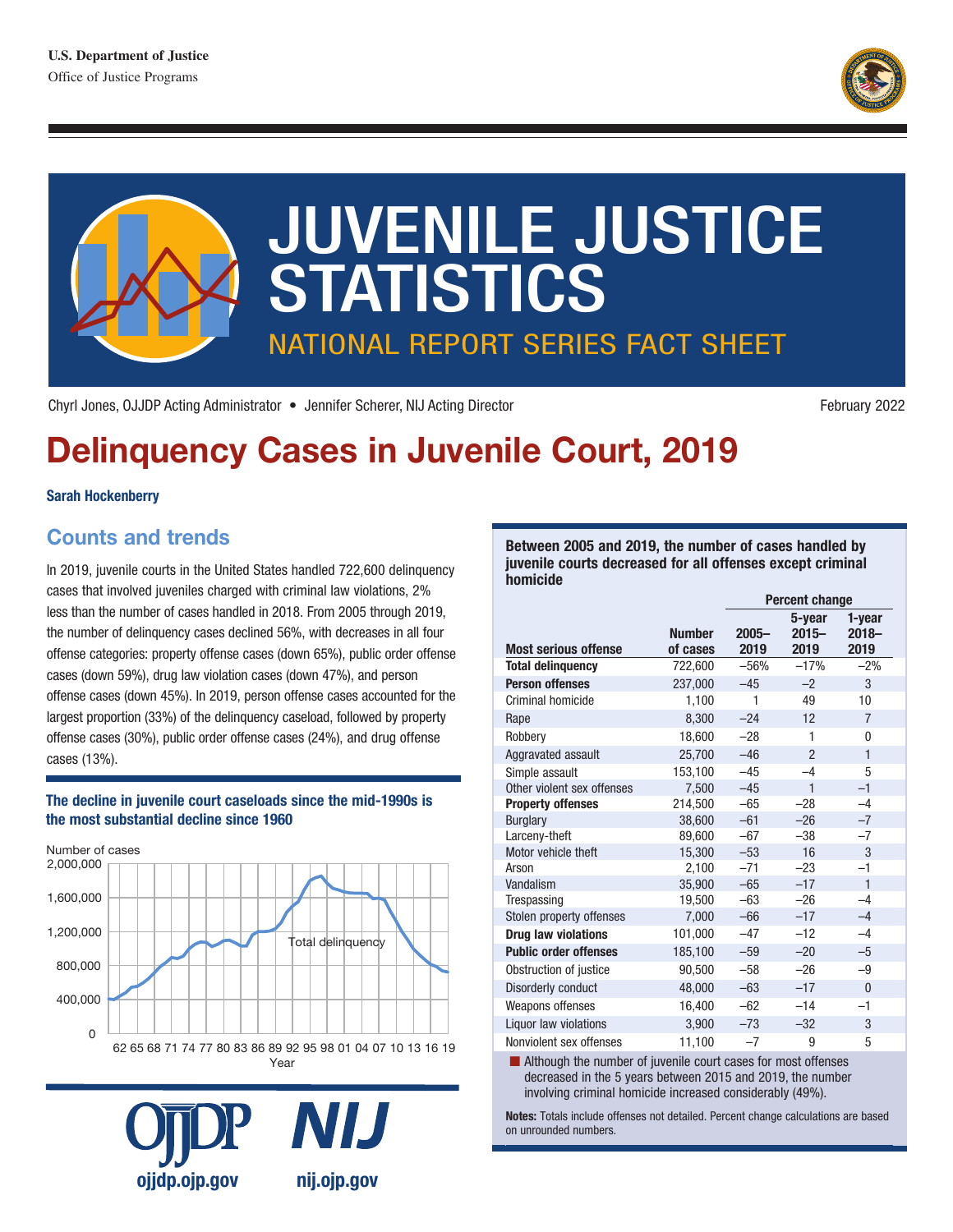## Gender

Nearly three-quarters of the overall delinquency caseload involved males. In 2019, juvenile courts handled 522,300 cases involving males, compared with 200,300 cases involving females. Between 2005 and 2019, the relative decline in delinquency cases overall was the same for males and females (down 56% each); however, the decline in property cases was greater for females while the decline in drug cases was greater for males.

|                             | Percent change 2005-2019 |               |  |
|-----------------------------|--------------------------|---------------|--|
| <b>Most serious offense</b> | <b>Male</b>              | <b>Female</b> |  |
| <b>Total delinquency</b>    | $-56%$                   | $-56%$        |  |
| Person                      | $-46$                    | $-43$         |  |
| Property                    | $-63$                    | $-68$         |  |
| <b>Drugs</b>                | $-51$                    | $-32$         |  |
| Public order                | $-59$                    | $-60$         |  |

The female proportion of the delinquency caseload changed little for most offense categories between 2005 and 2019.

|                             | <b>Female proportion</b> |      |  |
|-----------------------------|--------------------------|------|--|
| <b>Most serious offense</b> | 2005                     | 2019 |  |
| <b>Total delinquency</b>    | 28%                      | 28%  |  |
| Person                      | 30                       | 31   |  |
| Property                    | 28                       | 25   |  |
| <b>Drugs</b>                | 20                       | 26   |  |
| Public order                | 28                       | 28   |  |

## **Race**

Forty-three percent of delinquency cases handled in 2019 involved White youth, 35% Black youth, 19% Hispanic youth, 2% American Indian youth (including Alaska Natives), and 1% Asian youth (including Native Hawaiians and Other Pacific Islanders). In 2019, the U.S. juvenile population consisted of 53% White youth, 15% Black youth, 24% Hispanic youth, 2% American Indian youth, and 6% Asian youth.

|                 | Race profile of cases, 2019 |                |                 |               |               |
|-----------------|-----------------------------|----------------|-----------------|---------------|---------------|
|                 | <b>Most serious offense</b> |                |                 |               |               |
|                 | <b>Total</b>                |                |                 |               | <b>Public</b> |
| Race            | delinguency                 | <b>Person</b>  | <b>Property</b> | <b>Drugs</b>  | order         |
| <b>Total</b>    | 100%                        | 100%           | 100%            | 100%          | 100%          |
| White           | 43                          | 41             | 42              | 53            | 41            |
| <b>Black</b>    | 35                          | 38             | 38              | 19            | 37            |
| <b>Hispanic</b> | 19                          | 18             | 17              | 24            | 20            |
| American Indian | $\mathfrak{p}$              | $\overline{2}$ | 2               | $\mathcal{P}$ | 1             |
| Asian           |                             |                |                 |               | 1             |

Note: Detail may not add to totals because of rounding.

The racial disproportionality in delinquency cases varied across offense categories. White youth accounted for a larger proportion of drug offense cases (53%) than any of the other general offense categories. In contrast, Black youth were involved in only 19% of drug offense cases, but accounted for larger proportions of person and property offense cases (38% each) and public order offense cases (37%). Hispanic youth were involved

in 24% of drug offense cases, accounting for their largest share across offense categories. Asian and American Indian youth accounted for a small proportion of cases across all offense categories.

 court (1.1%) than White and Hispanic youth (0.7% and 0.6%, respectively). Variations in case processing by race can be examined by looking at the rate at which cases involving different groups of youth proceed from one decision point to the next as they move through the court system. The referral rate (per 1,000 youth at risk of juvenile court involvement) for delinquency cases involving Black youth (53.9) was about three times the rates for White (18.3) and Hispanic (17.6) youth. Cases were more likely to be petitioned for formal processing for Black youth (60%) than White (48%) or Hispanic (52%) youth. Once petitioned, cases involving Black youth were less likely to be adjudicated (50%) than cases involving White (53%) and Hispanic (58%) youth, and slightly more likely to be waived to criminal Once adjudicated, cases involving Black or Hispanic youth were more likely to result in residential placement (31% each) than cases involving White youth (22%). Conversely, adjudicated cases involving White and Hispanic youth were more likely to result in probation (68% and 65%, respectively) than cases involving Black youth (61%).

## Age

In 2019, juveniles younger than age 16 at the time of referral to court accounted for 54% of all delinquency cases handled. This age group accounted for 61% of person offense cases, 55% of property offense cases, 53% of public order offense cases, and 41% of drug law violation cases. Person offense cases had the largest proportion (12%) of very young juveniles (younger than age 13 at referral), followed by property and public order offense cases (8% each). For drug offense cases, a smaller proportion (3%) involved juveniles younger than age 13.

# **Detention**

A juvenile may be placed in secure detention at various times during case processing. Detention is primarily used for temporary holding while youth await adjudication, disposition, or placement elsewhere. Many states detain youth to ensure the youth's appearance at subsequent hearings,

#### Delinquency Estimates

The estimates are based on data from nearly 2,500 courts with jurisdiction over 87% of the nation's juvenile population (youth age 10 through the upper age of original juvenile court jurisdiction in each state) in 2019. The unit of count is a case disposed. Each case represents the most serious offense of one youth that a court with juvenile jurisdiction processed on a new referral, regardless of the number of offenses contained in that referral. A youth may be involved in more than one case during the calendar year. Although the National Juvenile Court Data Archive houses historical data, the estimates in this fact sheet cover the 2005–2019 time period to accommodate consistent reporting of racial/ethnic data and to focus on recent trends.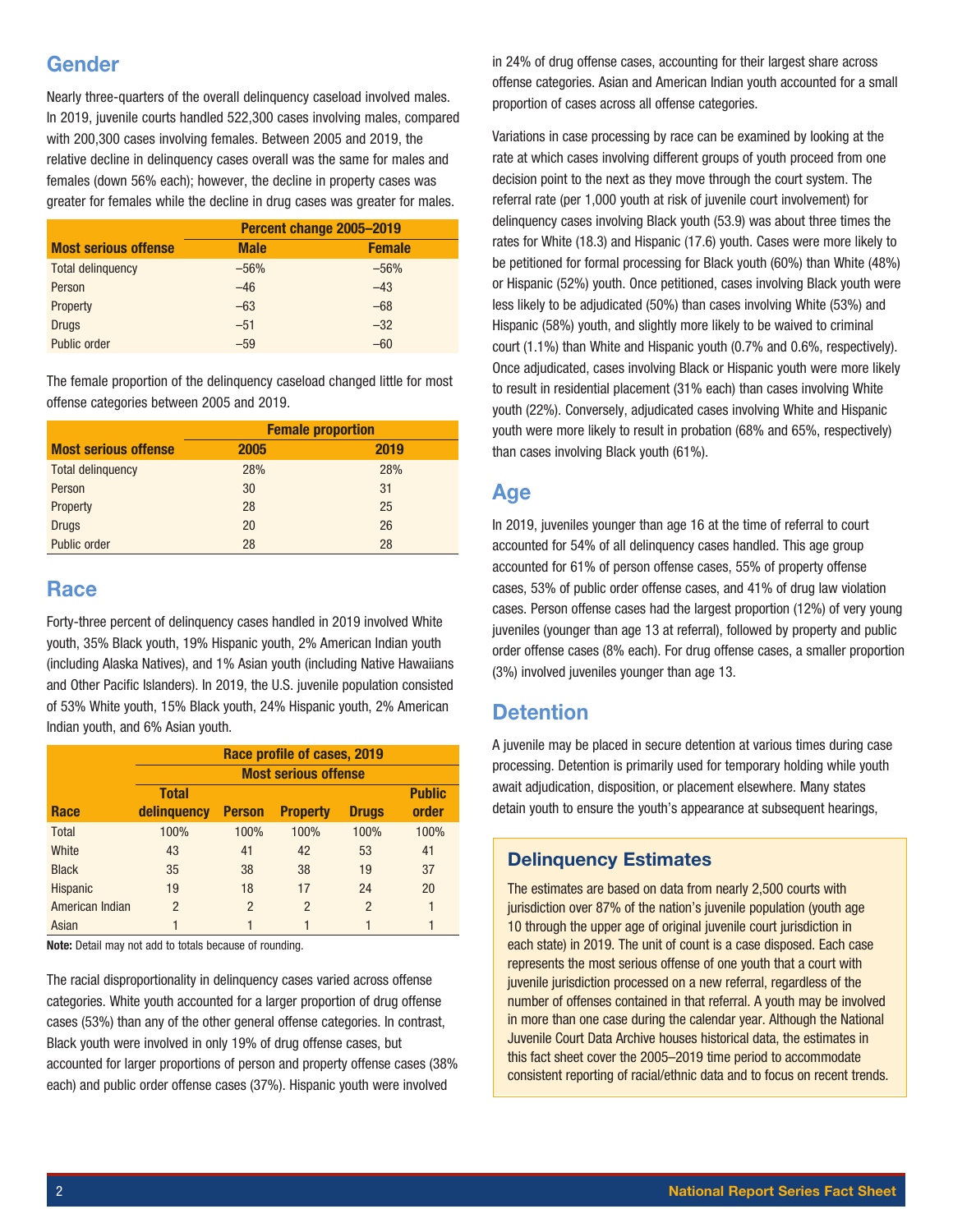to protect the community from the youth, or to secure the youth's own safety. Intake staff may also detain juveniles for diagnostic evaluation purposes. All states require that a detention hearing be held within a few days of placement in detention (usually within 24 hours). At the detention hearing, the judge reviews the initial detention decision, considers what is in the best interests of the community and the youth, and decides whether to continue the youth's detention. Most states also use detention for sanctioning purposes—juveniles may be committed to a detention facility as part of a disposition order or as a sanction for a probation violation. Actual detention practices vary substantially across jurisdictions. These court data count the number of cases that involve detention of the juvenile at some point between referral to court and case disposition. A youth may be detained and released more than once between referral to court and case disposition. In most delinquency cases, the juvenile is not detained (74% in 2019).

The likelihood of detention varies by general offense category. In 2019, person offense cases were the most likely to involve detention (31%), followed by public order offense cases (27%). In comparison, juveniles were less likely to be detained in property offense cases (23%) and drug offense cases (16%). Similar to the overall delinquency caseload trend, between 2005 and 2019, the number of delinquency cases in which the juvenile was detained decreased 54%.

#### Intake decision

The juvenile court intake function is typically the responsibility of the juvenile probation department or the prosecutor's office. At intake, authorities decide whether to dismiss the case, handle it informally (without filing a petition), or file a petition to formally request an adjudicatory hearing or waiver hearing. In 2019, 19% of all delinquency cases (136,800 cases) were dismissed at intake, generally for lack of legal sufficiency. An additional 28% (199,200 cases) were handled informally, with the juvenile agreeing to some type of voluntary sanction (e.g., restitution). In more than half of all delinquency cases (54% or 386,600 cases), authorities filed a petition and handled the case formally. The proportion of delinquency cases petitioned for formal handling changed little between 2005 and 2019.

## Waiver to criminal court

In most states, juvenile court judges may waive juvenile court jurisdiction in certain cases and transfer jurisdiction to criminal court so the juvenile can be tried as an adult. The court decision in these matters follows a review of the case and a determination that probable cause exists to believe the juvenile committed the criminal act for which they are referred. The judge's decision generally centers on the issue of whether the juvenile is amenable to treatment in the juvenile justice system. The prosecutor may argue that the juvenile has been adjudicated several times previously and

that interventions the juvenile court ordered have not prevented the youth from committing subsequent criminal acts. The prosecutor may also argue that the crime is so serious that the juvenile court cannot intervene for the time period necessary to rehabilitate the youth before the youth reaches the upper age of juvenile court jurisdiction. (For more information, see Delinquency Cases Waived to Criminal Court, 2018, at [https://ojjdp.ojp.gov/](https://ojjdp.ojp.gov/publications/delinquency-cases-waived-2018.pdf) [publications/delinquency-cases-waived-2018.pdf.](https://ojjdp.ojp.gov/publications/delinquency-cases-waived-2018.pdf))

In 2019, juvenile court judges waived jurisdiction over an estimated 3,300 delinquency cases, sending them to criminal court. This represents 1% of all formally handled delinquency cases. The number of cases waived was relatively flat from 2005 to 2008, then declined 50% through 2015 before increasing 3% by 2019.

For each year between 2005 and 2019, person offenses accounted for the largest proportion of waived cases. In 2019, 61% of all waived cases involved person offenses.

|                          | Offense profile of cases waived to criminal court |       |                   |      |
|--------------------------|---------------------------------------------------|-------|-------------------|------|
| <b>Most serious</b>      | <b>Number</b>                                     |       | <b>Percentage</b> |      |
| <b>offense</b>           | 2005                                              | 2019  | 2005              | 2019 |
| <b>Total delinquency</b> | 6,500                                             | 3,300 | 100%              | 100% |
| Person                   | 3,000                                             | 2,000 | 46                | 61   |
| Property                 | 2,000                                             | 800   | 31                | 24   |
| <b>Drugs</b>             | 900                                               | 200   | 14                | 7    |
| Public order             | 600                                               | 300   | 9                 | 8    |

Note: Detail may not add to totals because of rounding.

# Adjudication and disposition

Adjudicatory hearings establish responsibility for an alleged delinquent act. When a juvenile is adjudicated (judged delinquent), it is analogous to conviction in criminal court. In 2019, juveniles were adjudicated delinquent in 53% (203,600) of petitioned cases. The court holds disposition hearings to decide which sanctions it should impose on a juvenile who has been adjudicated delinquent and whether it should place the juvenile under court supervision. Many cases result in multifaceted dispositions, and most involve some type of supervision. A probation order often includes additional requirements, such as drug counseling, restitution to the victim, or community service. In 2019, formal probation was the most severe disposition ordered in 65% of cases in which the juvenile was adjudicated delinquent, and in 27% of cases, residential placement was the most severe disposition. A smaller proportion of cases received some other sanction as their most severe disposition. The proportion of adjudicated cases ordered to residential placement has remained steady in recent years, 28% in 2005 and 27% in 2019, as has the proportion ordered to probation, 63% in 2005 and 65% in 2019. The proportion receiving other sanctions has also remained level, 9% in 2005 and 8% in 2019.